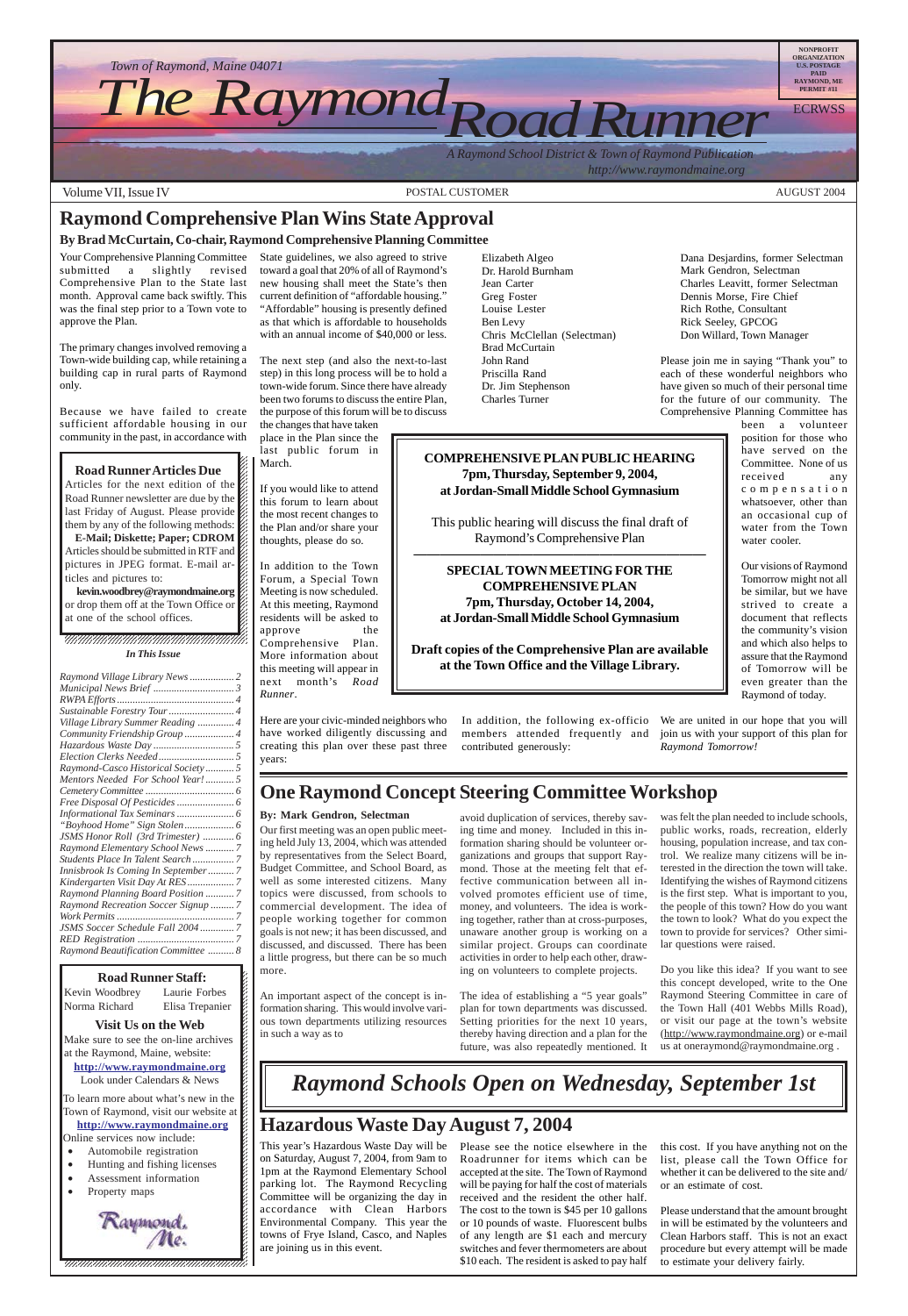| August/September 2004<br><b>Events and Meeting Schedule</b>                                                              |                                                                                                                                        |                                                                     |                                                                                                                                                                                                                               |                 |               |                                         |
|--------------------------------------------------------------------------------------------------------------------------|----------------------------------------------------------------------------------------------------------------------------------------|---------------------------------------------------------------------|-------------------------------------------------------------------------------------------------------------------------------------------------------------------------------------------------------------------------------|-----------------|---------------|-----------------------------------------|
| <b>SUNDAY</b>                                                                                                            | <b>MONDAY</b>                                                                                                                          | <b>TUESDAY</b>                                                      | <b>WEDNESDAY</b>                                                                                                                                                                                                              | <b>THURSDAY</b> | <b>FRIDAY</b> | <b>SATURDAY</b>                         |
| FB=Fire Barn<br>JS=Jordan-Small<br>KC=Kokatosi Campgnd<br><b>PS</b> =Public Safety Bldg.<br>$RE =$ Raymond<br>Elementary | SG=Sheri Gagnon<br>TG=Town Garage RT85<br>TH=Town Hall<br><b>VL</b> =Village Library<br><b>VC</b> =Village Church<br>VT=Village Tennis | 3<br>7:00PM TH<br>Selectmen Meeting                                 | <b>10:00AM VL</b><br>Toddlertime<br>10:45AM VL<br>Preschool Storytime                                                                                                                                                         | 5               | 6             | 9:00AM-1:00PM RE<br>Hazardous Waste Day |
| Raymond Village Library<br>Silent Art Auction<br><b>Bids Close Today</b>                                                 | 9<br><b>10:00AM VL</b><br>Babytime<br>6:00-800PM PS<br>Rec Soccer Signup                                                               | 10<br>7:00PM TH<br>One Raymond Steering<br><b>Committee Meeting</b> | 11<br><b>10:00AM VL</b><br>Toddlertime<br>10:45AM VL<br>Preschool Storytime<br>3:00PM TH<br><b>Cumberland County</b><br>Tax Appeal Meeting<br>6:00-800PM PS<br>Rec Soccer Signup<br>7:00PMTH<br><b>Planning Board Meeting</b> | 12              | 13            | 14                                      |

| 15  | 16<br>10:00AM VL<br>Babytime<br>Time TBA Hacker's Hill<br>Raymond Casco<br><b>Historical Society Annual</b><br>Picnic/Meeting | 17<br>7:00PM TH<br>Selectmen Meeting | 18<br>10:00AM VL<br>Toddlertime<br>10:45AM VL<br>Preschool Storytime                                                                                                               | 19                                           | 20<br>9:00AM VL<br>Library Board Meeting    | 21 |
|-----|-------------------------------------------------------------------------------------------------------------------------------|--------------------------------------|------------------------------------------------------------------------------------------------------------------------------------------------------------------------------------|----------------------------------------------|---------------------------------------------|----|
| 22  | 23<br>10:00AM VL<br>Babytime                                                                                                  | 24                                   | 25<br>10:00AM VL<br>Toddlertime<br>10:45AM VL<br>Preschool Storytime<br>5:00-7:00PM Deertrees<br><b>Theater in Harrison</b><br><b>Chamber of Commerce</b><br>After Hours Gathering | 26<br>7:00PM TH<br><b>Cemetery Committee</b> | 27<br><b>Road Runner</b><br><b>Deadline</b> | 28 |
| 129 | 30<br>10:00AM VL<br>Babytime<br>7:00PM TH<br>Zoning Board of Appeals                                                          | 31                                   | 10:00AM VL<br>Toddlertime<br>10:45AM VL<br>Preschool Storytime<br><b>First Day of School</b>                                                                                       | $\mathbf 2$                                  | 3<br><b>No School</b>                       | 4  |

### **Raymond Village Library News**

#### **Silent Art Auction**

The final days of the Silent Art Auction are fast approaching. Now is the time to come into the library and make your bid on the pictures of your choice. Remember, Picasso, Monet, Renoir and Chagall were all "local artists" in their hometowns. The painting you win at this auction may become a special family heirloom. The pictures are beautiful and interesting and very reasonably priced. The art auction will continue during regular library hours, Sunday, Monday and Wednesday from 10 am to 7pm until August 8. The bidding will end at noon, Sunday, August 8, and the winning bidders will be notified, or if present, can take their paintings with them.

### **Thank You**

Once again the Annual Plant Sale was a wonderful success. Because of the generous donations, there were many varieties of plants and flowers from which to chose. In spite of the inclement weather, many gardeners came

### **Savings Estimated at \$675 Through Library Use (Don't Buy, Just Check it Out!)**

In the lobby of the Raymond Village Library, there's a basket with periodicals free for the taking. There's also a box of free paperback books. Have you ever stopped to look at these? Have you ever taken one?

"Give Your Budget a Money Makeover" was a cover article on an older issue (December 2003) of Better Homes and Gardens magazine, recently on top of the "Free" basket. I took the magazine. The article had recommendations on savings for many items from groceries to insurance to taxes. However, what struck me as ironic, since I'd gotten the magazine for free at the library, was the first sentence of a paragraph entitled "Library" — *"One huge center for cost saving is as close as the local public library."*

The article estimated that a family could save \$675 annually – that's \$6,750 over ten years – by checking items out of the library rather than purchasing them. The article estimated the following savings if the library were used rather than purchasing items at retail stores:

| $\mu_{\rm BH}$ Library $\cos(\nu \nu \pi)$ that |       |
|-------------------------------------------------|-------|
| Books and magazines                             | \$155 |
| One movie rental per week (\$4 each)            | \$208 |
| One CD per month (\$16 each)                    | \$192 |
| Four books on tape a year (\$30 each)           | \$120 |

Obviously, the writer has the disclaimer that results will vary. A fiction reader's borrowing habits will be different than a person whose primary reading material is nonfiction, just as a retired couple's use of the library will vary from that of a family with young children. However, each can save a relatively significant amount by use of the library.

Why aren't you using the library? Don't think you can save on magazines through the library because you don't want to sit there and read them? Think again. Unlike all other libraries I've used, Raymond Village Library allows magazines to be checked out for the usual two-week circulation period.

Need some help in getting yourself and children through those rainy summer (and a few months from now, those long winter) afternoons and nights? Check out a jigsaw puzzle or two; at the price of puzzles these days, savings will add up quickly. Or check out a movie or non-fiction

video. The library's video cassette collection may not have the newest releases, but it can be just the free ticket whether you want a wholesome movie for the whole family to watch, children's videos when the grandchildren are coming, or to see some classics you may have missed. For non-fiction videos, consider the series on Maine or try an exercise video.

*Part One of a Three Part Series* By: Sandi Severn

> Don't think that you'd enjoy an audio book? Try one, courtesy of the library. Library patrons who have lengthy commutes are devotees of the books on tapes and CDs; they actively advocate for the pleasant change audio books make in daily drives. Other advocates include those who take long walks for exercise and, yes, even gardeners.

> What, you're serious, the library has music CDs? Yes, there's not a huge collection, but music CDs in the jazz, classical, country, and popular categories are available. There's also music for children – recent popular ones or classics to help parents and grandparents alike to remember the oldies but goodies in kids' tunes.

> Now, how much do you think you can save by using the library? The next in this three part series will include a chart to help you estimate your household's savings through use of the library.

early and continued arriving to buy throughout the morning.

We wish to thank those who donated plants, those who braved the rain to buy the beautiful flowers and especially all those who gave of their time and energy to organize, set up and help with this important fundraiser.

#### **Book Sale**

Readers of all ages crowded the library July 18 to avail themselves of reading material at extremely low prices. This avidly anticipated event has never disappointed, and this year was no exception. This sale will continue into August. We continue to accept donations of books, so there is an ever-changing selection from which to choose. All donations made to the library, a non-profit organization, are tax deductible.

#### **Summer Reading Program**

This year's summer program, "Turn Back the Pages of Time," is continuing through the Summer. Forty-eight youngsters have participated and have made Egyptian

Senet games, magnetic "Cartouche", Egyptian riverboat models, Egyptian maps, Greek helmets, Greek chariots and for every book they have read, contributed a sugar cube to build an Egyptian pyramid. The program will culminate with Olympic games on August 16.

#### **Labor Day**

The library will be closed September 6 in honor of Labor Day. We hope everyone has an enjoyable and safe holiday.

#### **Book Group**

On Wednesday, August 25, the reading group will be discussing "Island: the Complete Stories," by Alistair MacLeod. This group welcomes new participates at any time. For more information, call Jane at 655-5354.

#### **Annual Meeting**

September 30 will mark the first annual meeting for the Raymond Village Library, Inc., which will include a business meeting and election of officers. Interested persons are welcome to attend. The meeting begins at 7pm, followed by refreshments.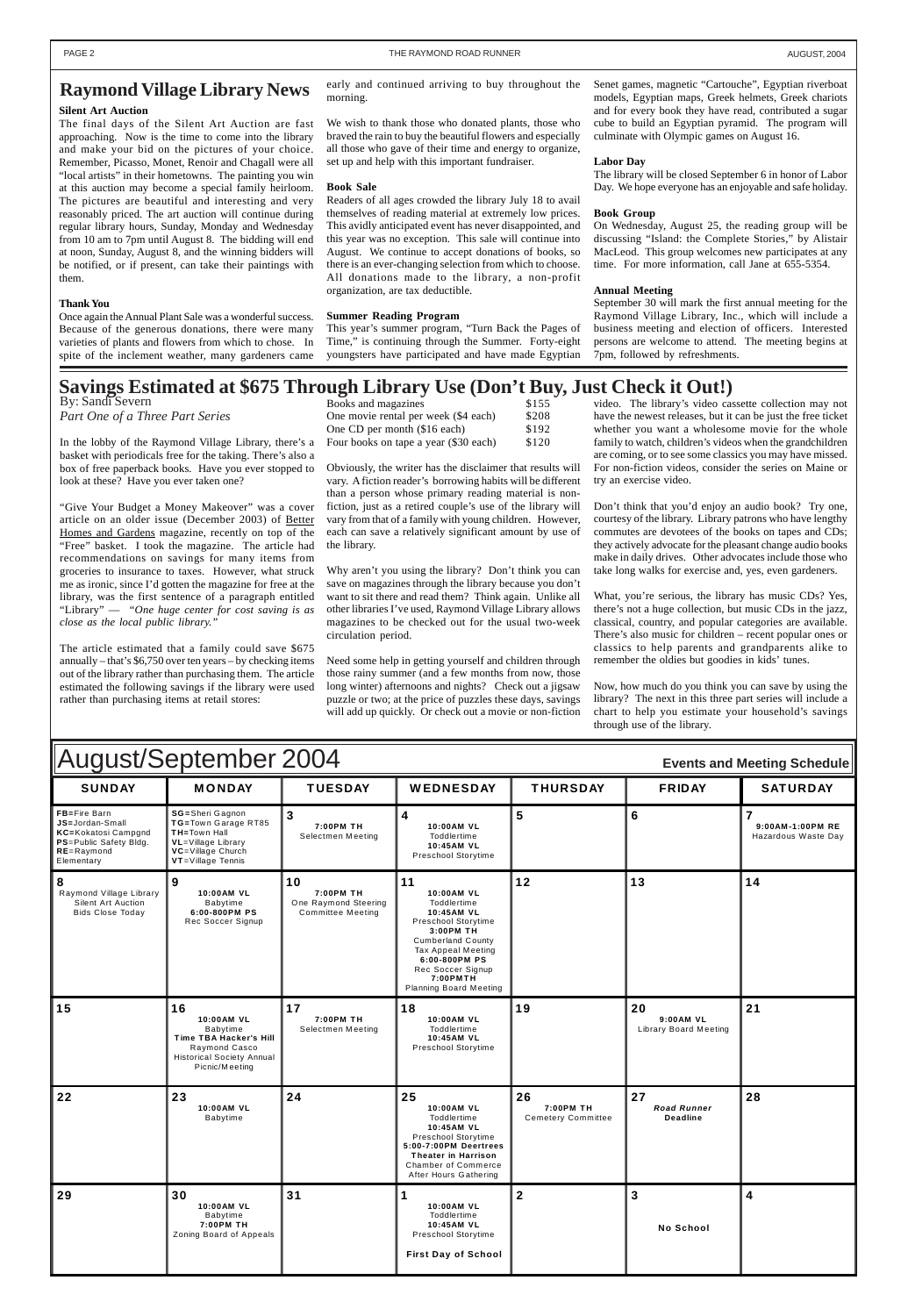### **Municipal News Brief: By: Don Willard, Town Manager**

The Raymond Board of Selectmen took the following actions in July.

- **1. Lake Region Development Council (LRDC) – Strategic Plan Update – Bret Doney, President & CEO**. Mr. Doney introduced himself as the new director of the LRDC in addition to his capacity as president of the Oxford Hills Growth Council. He presented the Selectmen with an outline of the LRDC's draft Strategic Plan. This plan highlighted his organization's mission to create economic opportunity and improve the quality of life in Maine's Lakes Region. He also discussed strategies to promote business expansion and retention; attract new business activity to the region; promote entrepreneurship; and engage the community in helping LRDC achieve its mission. Other areas that will be focus points for LRDC include: education and workforce development; tourism promotion; assistance in the areas of land use, planning, financial development, real estate development; and improving the local business climate.
- **2. Consideration of Bid Award Fire apparatus with elevated boom and waterway – Fire Chief Denis Morse.** Chief Morse outlined in detail the process of soliciting bids for a new elevated boom/waterway fire truck. All fire equipment vendors in the region were solicited to provide proposals. The sole bidder was Greenwood Fire Apparatus of North Attleborough, MA, with a bid of \$368,000 for a 2002 model truck that had been used as a company demonstrator. A new truck would have cost up to approximately \$100,000 more. Chief Morse outlined that this piece of apparatus should have a useful life of 30 years, is diesel powered, and largely constructed of aluminum and stainless steel. An additional benefit of E-One equipment is that it is built to withstand severe forces in the event of a cab crush incident or accident. This is a significant safety feature for our local firefighters. The truck will carry an extended two-year warranty and will be brought to new condition by the dealer before delivery. The Selectmen concurred with Chief Morse that buying a demonstrator truck for a substantial savings was in the Town's best interest, and they approved the purchase unanimously.
- **3. Public Safety Boat Update Fire Chief Denis Morse.** Chief Morse updated the Selectmen on the opportunity for an inter-local partnership with the Town of Frye Island to provide fire/rescue, boating safety, and law enforcement services for our two communities. Under the proposal, Frye Island would agree to provide trained law enforcement officers to operate Raymond's recently acquired state surplus rescue boat. This joint activity would give both communities assurance that qualified personnel will be available during the busy summer boating season. Raymond would furnish the boat, safety equipment, and fuel, with Frye Island providing trained personnel, law enforcement liability, and workers' compensation insurance coverage. The Selectmen felt that cooperative arrangements of this type help promote more efficient services between our two communities and voted to allow members of the Frye Island Police Department to be appointed as harbormasters for the Town of Raymond under such an agreement.
- **4. Consideration of appointment to the Web and Technology Committee – Shaun Dudley, 12**

**Whitney Way.** The Town Manager forwarded the Selectmen information received from Technology Committee Chairman Laurie Forbes regarding Mr. Dudley's interest, training, and expertise in the technology field. The Selectmen unanimously approved the appointment of Shaun Dudley to the Technology Committee and felt his extensive technical background would be of great benefit to the community.

**5. Correspondence – Palesky Tax Initiative Response**

**- City of Brewer.** The Brewer City Council had written the Raymond Board of Selectmen and all other communities in Maine seeking a pledge to use any money that might be received from the state as a consequence of the recently voter-approved Question 1 to be used for tax relief. The Selectmen discussed this serious local and statewide concern and agreed to table any final action until both the Budget/Finance Committee and School Committee had been consulted. The Town Manager was directed to write a letter to the City of Brewer outlining that a recommendation from the Town of Raymond will be forthcoming after this meeting is scheduled.

- **6. Maine Municipal Association Legislative Policy Committee – Consideration of nomination of Windham Town Manager Anthony Plante.** The Selectmen unanimously approved recommending Mr. Plante to serve an additional two-year term.
- **7. Approval of Quit Claim Deed for Map 41, Lot 50.** The Selectmen unanimously approved a quit claim deed for this parcel releasing the Town's interest as all accrued taxes, interest, and penalties had been paid in full.
- **8. Pavement Management Condition Survey – Discussion and consideration of project bid award – Nathan White, Public Works Director.** A detailed request for proposals was developed by the Town and publicly advertised. The purpose of the project is to complete a comprehensive evaluation of existing pavement management conditions and to develop a plan to help guide the prioritization of needed work to be funded under the \$950,000 appropriation for road reconstruction approved at this year's Annual Town Meeting. After discussion, the Selectmen voted unanimously to accept a proposal from Milone & MacBroom Engineers of Damariscotta, Maine, for a total cost of \$17,500.
- **9. Request for Bids 2004 Backhoe Loader Nathan White, Public Works Director.** A new backhoe loader was planned as a part of this year's Capital Improvement Program, with the first year's payment being the trade-in of the Town's present 1997 machine. After discussion of the proposed bid specifications, the Selectmen unanimously approved seeking bids for the purchase of a new 2004 backhoe loader.
- **10. Kevin Dacey Appeal of Abatement Denial to Cumberland County Commissioners Office.** This appeal was originally denied by the Selectmen due to insufficient information provided by the applicant. The burden of proving inequitable taxation is upon the taxpayer and most typically applicants for abatement provide substantive information from similarly assessed properties in the community to substantiate abatement requests. An appeal of the Selectmen's decision has been made to the Cumberland County Commissioners. If this process yields an unsatisfactory result for the applicant, an appeal can be made to Superior Court.
- **11. Approval of Supplemental Commitment 2003, #5 - Assessors' Agent Amanda Simpson, CMA, AICP.** Ms. Simpson explained the reasons for the supplemental tax assessments on property owned by Sergio R. Perez, 31 Island Cove Road, and M.S. Hancock, Inc., Webbs Mills Road. The Selectmen approved both supplements unanimously.
- **12. Approval of Abatement 2003 #4 Assessors' Agent Amanda Simpson, CMA, AICP.** A motion was made and a unanimous vote taken to approve both administrative abatements presented after explanation by the Assessors' Agent.
- **13. Communications and other business.**
	- **a. Comprehensive Plan.** The Maine State Planning Office has now approved Raymond's draft Comprehensive Plan and found it to be consistent with all applicable state laws and standards.
	- **b. Planning and Appeals Board.** Chairman McDermott informed the Selectmen that she had recently visited these boards to express the Selectmen's interest and thanks for their service and to become more familiar with their present activities. **c. Route 302 Beautification Committee.** Chairman McDermott reported that the Committee is doing a remarkable job in weeding and improving the Route 302 Corridor and associated landscaping. The Town Manager reported to the Selectmen that he would be writing an article for the *Raymond Road Runner* soliciting additional volunteers. **d. Farwell Commons.** A draft report from Woodard & Curran Consulting Engineers is expected shortly on the former town dump site located adjacent to the proposed Farwell Commons Subdivision. **e. Revaluation Project.** The assessors' agent indicated that the revaluation project was proceeding well and the Town was receiving virtually no citizen concerns about the property visitation process being utilized by the appraisal firm of Vision Appraisal Technology.

**f. Maine Library of Geographic Information Board Grant.** The Town Manager informed the Selectmen that a grant award letter had been

received from the Maine Geo-Library Board for a GIS Grant in the amount of \$5,000 to support the Town's GIS digital mapping program.

- **g. Post Office delivery of** *Raymond Road Runner***.** A brief discussion occurred regarding the reimbursement requested of the U.S. Postal Service to compensate for the failed delivery of many of the July *Raymond Road Runner* newspapers*.* The Town Manager has sent a letter seeking remuneration.
- **h. Sheri Gagnon Park dog problem.** Chairman McDermott reported that the Dog Officer is finding that the dog waste problem at the ball fields seems to have improved with the installation of the recent advisory signage.
- **i. Generators.** The Town Manager informed the Selectmen of discussions he had with Raymond resident Bob Murray regarding the acquisition of two used generator sets. A 50 kW generator will be purchased by the School Department to serve as an emergency power source for Raymond Elementary School, and a 70 kW mobile diesel generator by Public Works and Public Safety. Both of these units have low hours of use and have been offered to the Town by an area business that is upgrading to a single larger unit. The cost of the generators represents a substantial savings over similar used units. The Windham Rotary Club also agreed to donate \$3,000 toward the total purchase cost of \$7,800 for the 70 kW mobile unit to be acquired by the Town. This generator will be used to power District 2 and/or Public Works in the event of a power outage but can also be towed to a remote location for emergency and/or other community needs, as necessary.

Complete Selectmen Meeting Minutes are available at the Town Office or by visiting www.raymondmaine.org.

### **RAYMOND FIRE/RESCUE CALLS**

| <b>DATE</b>    |     | <b>TIME LOCATION</b>                                        | <b>TYPE OF CALL</b>                         |
|----------------|-----|-------------------------------------------------------------|---------------------------------------------|
|                |     | 6/26/2004 1705 EGYPT RD                                     | <b>MOTOR VEHICLE CRASH</b>                  |
|                |     | 6/26/2004 1841 MEADOW RD                                    | <b>HEAD INJURY</b>                          |
|                |     | 6/27/2004 1317 RAYMOND HILL                                 | <b>ARM INJURY</b>                           |
|                |     | 6/28/2004 1002 GULICK RD                                    | <b>WATER SKIING ACCIDENT</b>                |
|                |     | 6/28/2004 1440 ROOSEVELTTRL NOTRANSPORT                     |                                             |
|                |     | 6/29/2004 506 MEADOW RD                                     | <b>UNATTENDED DEATH</b>                     |
| 6/30/2004      | 611 | DYER RD                                                     | DIFF, BREATHING                             |
| 6/30/2004      |     | 910 GORE RD                                                 | <b>GEN. ILLNESS</b>                         |
|                |     | 6/30/2004 1024 CRESCENTLANE POSS, STROKE                    |                                             |
| 7/1/2004       |     | 2215 HANCOCK RD                                             | <b>MISSING PERSON</b>                       |
| 7/2/2004       |     | 957 HANCOCK RD                                              | <b>WELL BEING CHECK</b>                     |
| 7/2/2004       |     | 1416 ANDERSON RD                                            | <b>CHECK PERMITTED FIRE</b>                 |
| 7/2/2004       |     | 1754 ROOSEVELT TRL                                          | <b>WIRES ARCHING</b>                        |
| 7/2/2004       |     | 2146 PANTHER POND                                           | <b>UNPERMITTED FIRE</b>                     |
| 7/3/2004       |     | 50 PANTHER POND                                             | CAMP FIRE W/ 8' FLAMES                      |
| 7/4/2004       |     | 1609 MAIN ST                                                | <b>MOTOR VEHICLE CRASH</b>                  |
| 7/5/2004       |     | 1344 ROOSEVELT TRL                                          | AGENCY ASSIST TO S.P.                       |
| 7/5/2004       |     | 1842 ANDREW DAVIS                                           | <b>ALLERGIC REACTION</b>                    |
| 7/5/2004       |     | 1847 FRYE ISLAND                                            | POSS, GAS/OIL IN WATER                      |
| 7/5/2004       |     | 1908 ROOSEVELT TRL CARDIAC CALL                             |                                             |
| 7/5/2004       |     | 1930 ROOSEVELT TRL CARDIAC CALL                             |                                             |
| 7/5/2004       |     |                                                             | 1952 WEBBS MILLS RD MOTOR VEHICLE CRASH     |
|                |     | 7/6/2004 725 FARM RD                                        | <b>MEDICAL EMERGENCY</b>                    |
| 7/7/2004       |     | 1319 POND RD                                                | <b>MOTOR VEHICLE CRASH</b>                  |
| 7/8/2004       |     |                                                             | 1929 ROOSEVELT TRL ALLERGIC REACTION        |
|                |     | 7/11/2004 1207 POND RD                                      | <b>MOTOR VEHICLE CRASH</b>                  |
|                |     | 7/11/2004 1630 BOULDER RD                                   | <b>BACK INJURY</b>                          |
|                |     | 7/12/2004 829 DEEP COVE RD GEN. ILLNESS                     |                                             |
|                |     |                                                             | 7/13/2004 449 EVERGREEN RD UNPERMITTED FIRE |
| 7/14/2004      |     | 842 WEBBS MILLS RD HEAD INJURY                              |                                             |
| 7/15/2004 1329 |     |                                                             | NEW GLOUCESTER HAZ-MAT CALL                 |
|                |     | 7/15/2004 1435 FRYE ISLAND                                  | <b>UNKN TYPE FIRE</b>                       |
|                |     | 7/16/2004 916 AUTO/AID GRAY GEN. ILLNESS                    |                                             |
|                |     | 7/17/2004 430 AUTO/AID GRAY ABDOMINAL PAIN<br>$\frac{1}{2}$ |                                             |

7/17/2004 1508 RAYMOND BEACHWATER RESCUE 7/17/2004 1714 SWANS RD FISH HOOK IN ARM<br>7/17/2004 2120 FRYE ISLAND LAC. ANKLE 7/17/2004 2120 FRYE ISLAND 7/19/2004 1024 M/A WINDHAM FIRE ALARM SOUNDING 7/19/2004 1845 GORF RD 7/19/2004 1855 PLAINS RD NECK INJURY<br>7/20/2004 350 LAKESIDE DR MEDICAL EMERGENCY 7/20/2004 350 LAKESIDE DR 7/20/2004 1041 CAPE RD UNRESPONSIVE FEMALE 7/20/2004 1059 ROOSEVELT TRL CARDIAC CALL 7/20/20041646 FRYE ISLAND UNKN MEDICAL EMER 7/21/2004 1003 CAPE RD MEDICAL EMERGENCY 7/21/2004 1942 CONESCA RD MOTOR VEHICLE CRASH 7/22/2004 1115 BRIDGES LANE ARM INJURY 7/22/2004 1321 M/A CASCO MEDICAL EMERGENCY<br>7/22/2004 1712 KOSSOW LANE SUBJ. NOT BREATHING 7/22/2004 1712 KOSSOW LANE 7/24/2004 1105 SWANS RD FIRE ALARM SOUNDING 7/24/2004 1755 ROOSEVELT TRL MOTOR VEHICLE CRASH 7/25/2004 46 GORE RD ANKLE INJURY 7/27/2004 1211 KRISTIN LANE POSS. DISL SHOULDER 7/27/2004 1422 HASKELL AVE CARDIAC CALL 7/29/2004 1249 GULICK RD WATER SKIING ACCIDENT 7/29/2004 1412 WHARF RD SUBJ.FELL UNCONS 7/29/2004 2248 NOTCHED POND ASSAULT 7/30/2004 308 ROOSEVELT TRL FIRE ALARM SOUNDING 7/30/2004 1607 NO. RAYMOND RDMOTOR VEHICLE CRASH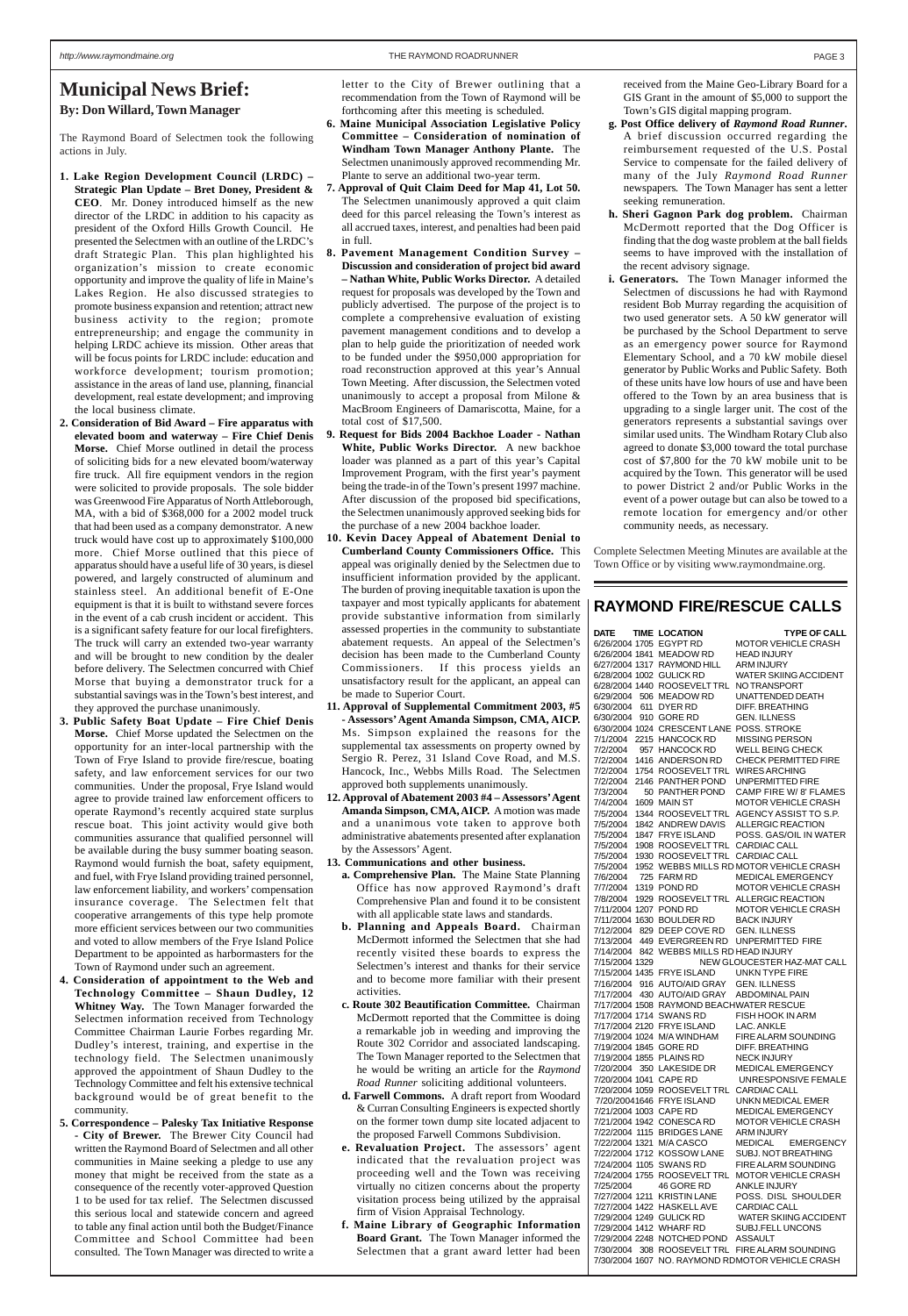# **RWPA Efforts To Keep Raymond Lakes Clear Of Invasive Plants**

### **By: Noralee Raymond, Executive Director, Raymond Waterways Protective Association**

**Curly-leaved Pondweed kept out of Sebago Lake** Over the July 4<sup>th</sup> weekend, RWPA Lakes Ranger Mark Dixon found an invasive plant called Curly-leaved Pondweed on a boat entering Sebago Lake. The boat came from Candlewood Lake in Connecticut. Before the inspection, the boat owners said they did not expect us to find any plant material because they had washed the boat before coming to Maine since it had a lot of plants on it. It is important for people to recognize that boat washing is not a substitute for visual inspection. *Visual inspection for plants is the most effective method for ensuring plants are not transported between waterbodies.*

RWPA sent the plant to the Maine Center for Invasive Aquatic Plants who recently confirmed the plant's identification. Curly-leaved pondweed is one of eleven invasive plants on Maine's list of banned invasive aquatic plants, and it was recently documented in one lake in Maine: West Pond in Parsonsfield.

#### **Launch Inspections**

Our Lake Rangers are doing a tremendous job educating boat owners and conducting inspections at the ramps. Both rangers have consistently covered peak hours at least

### **Sustainable Forestry Tour** | Raymond Community Friendship Group

**August 24th, 3-5pm Panther Pond, King's Grant Barn RSVP Required**

Join Panther Pond Association (PPA) and Raymond Waterways (RWPA) for an educational tour of lakeside forestry practices. Local residents were surprised by the cutting in the Shoreland Zone and upset about the debris that got into Panther Pond this past winter. In response to landowner concern, the Small Woodlot Owners Association of Maine (SWOAM) is offering a workshop and tour of the Murdock Property. Here is your chance to hear from SWOAM and the Maine Forest Service to learn about future plans for the Murdock property on Panther Pond and how harvests are conducted on lakeside property. Please RSVP at 671-3329 or lakes@raymondmaine.org.

### AGENDA

- 1. Long-term Plan and Future Property Use
- 2. Procedure for Conducting the Harvest 3. Legal Requirements and Guidelines for Water **Ouality**
- 4. Scientific Studies on Forestry and Water Quality
- 5. Walking Tour of the Murdock Property

# **Cruise The Buffers On Little Sebago Lake**

"You can have a view and a buffer, too!" That's the message the Little Sebago Lake Conservation Project steering committee wants you to take away from their buffer cruise on Saturday, August 21.

The goal of the Little Sebago Lake Conservation Project is to reduce the amount of soil erosion impacting Little Sebago Lake. Soil carries the nutrient phosphorus, which fertilizes aquatic plants and reduces water quality. Planting vegetation near the water's edge decreases the amount of soil and phosphorus entering Little Sebago Lake. Plant roots stabilize banks by holding soil in place, and plants themselves take up phosphorus before it impacts the lake.

Join your friends and neighbors for a fun, educational and inspirational cruise around Little Sebago Lake. The tour will highlight properties with well-established buffers and discuss how other properties can be enhanced. Learn how to beautify your property and protect the lake by planting a vegetative buffer!

Boats will depart at 10am from 360 Elder Road and 55 Northern Oaks Drive in Gray. The tour is free of charge and refreshments will be served. To register or for more information, contact Jami Fitch at the Cumberland County Soil and Water Conservation District at 856-2777 or e-mail jami-fitch@me.nacdnet.org.

# **Raymond Village Library Summer Reading Program**

24 hours each week. A total of 1,334 boats were inspected through July  $25<sup>th</sup>$  at the four Raymond launch sites, and the rangers have continued the same coverage since then. Eighty percent (80%) of boats launched are registered in Maine. Eighty-nine percent (89%) of the boats have a milfoil sticker. Maine law requires all motorized boats to have a Lakes Protection sticker, and boaters can be fined \$100 to \$250 if a sticker is not present.

To establish a cadre of friends in the community for newcomers and old-timers;

- To promote friendship and compassion for individuals in the community;
- To participate in community projects which benefit groups and individuals though donations and activities.

Variable milfoil fragments have been removed from eight boats exiting Sebago Lake, and Curly-leaved Pondweed was removed from one boat entering Sebago Lake. Seven boats on Crescent Lake have had plant material on them, but all the plants have been non-invasive, native plants. To prevent the spread of invasive plants in Maine, it is illegal to transport ANY aquatic plant, native or invasive, on the outside of a vehicle, boat, trailer, or equipment. The goal of our launch inspections is to educate boaters on the threat of invasive plants and how to conduct their own inspections so that they will inspect their boats even when we are not present.

#### **Milfoil Pulling Effort**

RWPA has been working with local residents and the Maine Department of Environmental Protection to plan

#### a hand removal of a variable milfoil colony present in Dingley Brook. Dingley Brook is the stream that connects Thomas Pond and Sebago Lake. We plan to conduct the removal in the fall when the water levels are low enough for us to reach the roots. If you are interested in assisting with this project please contact us to volunteer.

#### **Shoreline Plant Surveys**

August is the month we begin to organize surveys to look for invasive plants on all Raymond lakes: Crescent, Thomas, Raymond, Panther, Notched, and parts of Sebago Lake. We are looking for volunteers with flat-bottomed boats to troll the shoreline while we inspect for plants. If you are interested in helping with this effort, please contact us.

#### **To Contact Us...**

If you have any questions or comments or wish to volunteer, please contact us at **207-671-3329 or lakes@raymondmaine.org**. For more detailed results on the launch inspections or to view the RWPA Annual Meeting presentation, check us out on-line www.raymondmaine.org under Committees.

Raymond Village Library traveled back in time on July 28, 2004. There were sounds of Ancient Egypt filling the air while 50 people experienced Egyptian style music, foods (kosheri, tiger nut sweets, Nile water, and a pyramid cake), games, drawings, hieroglyphic henna tattoos, face painting, Gummy Mummy prizes, and even the building of a pyramid!

RVL's Summer Reading Program, organized by Lisa Friedlander of Raymond, is featuring Ancient Egypt and Ancient Greece as this year's topic for the children. Each week those participating in the program retrieve a bag from RVL containing a project for the week and other fun incentives for reading about Egypt and Greece. Also, each week there is a new hieroglyphic code for the children to decipher, with an answer sheet to complete and put into a pyramid. A winner is drawn each week receiving a prize for their correct answer!

Another fun way to measure how much reading has been completed is a sugar cube collection that grows when a child reads a book. Each book read earns 1 sugar cube **or** 2 sugar cubes per book read about Egypt or Greece. A librarian will add the cubes earned to a container shown at the library. At each evening Summer Reading Program the pyramid grows as it is built with the cubes, representing all the wonderful reading accomplished by the participants!

Many thanks to Virginia Bobro for her time and talent painting faces of those under 8 years of age and applying henna tattoos for those 8 or over. Thank you also to parents who pitched in where needed!

Monday, August 16, at 6pm will be the Summer Reading Program finale featuring Ancient Greece. RVL will host

its own version of Summer Olympics! So, Summer Reading Participants, get ready for lots of fun!



Raymond Community Friendship Group invites you to take a chance on a double-bed quilt made by the group, to be given away on August 21 at a Yard and Bake Sale at 53 Main Street across from the Library at the corner of Main Street and Route 121.

Tickets are \$1 each or 6 tickets for \$5, and may be purchased from group members listed below or at Cotttage Industries Gift Shop at 53 Main Street.

The Raymond Community Friendship Group was started back in 1974 and was one of the guilds at the Raymond Community

Church. As it broadened its membership to include women from other groups, it became the Community Friendship Group and meets in the homes of members.

The purpose of the group is:

Our funds are collected through member donations, silent auctions, various sales, and, this year, through your donations for our Quilt Fund.

#### **Quilt Information Re-cap:**

What: Drawing at the Yard and Bake Sale When: August 21, Saturday, starting at 8am (Drawing at 12 noon)

Where: 53 Main Street, home of Jani Cummings and Cottage Industries Gift Shop

Current Members Include: Priscilla Barber, Charlotte Rowe, Louise Doyle, Vi Sferes, Peg Drowns, Gwen Stewart, Tess

Ingraham, Eleanor Thompson, Hazel Jacobsen, Irene Williams, Ann Mellinger, Lou Nerren, Ellen Huber, Ginny Parker, Edith Bailey

New members are welcome and are encouraged to call our president, Mrs. Charlotte Rowe, 655-4352.



*This is a friendship quilt, and it is called 'Beauty in Diversity.'*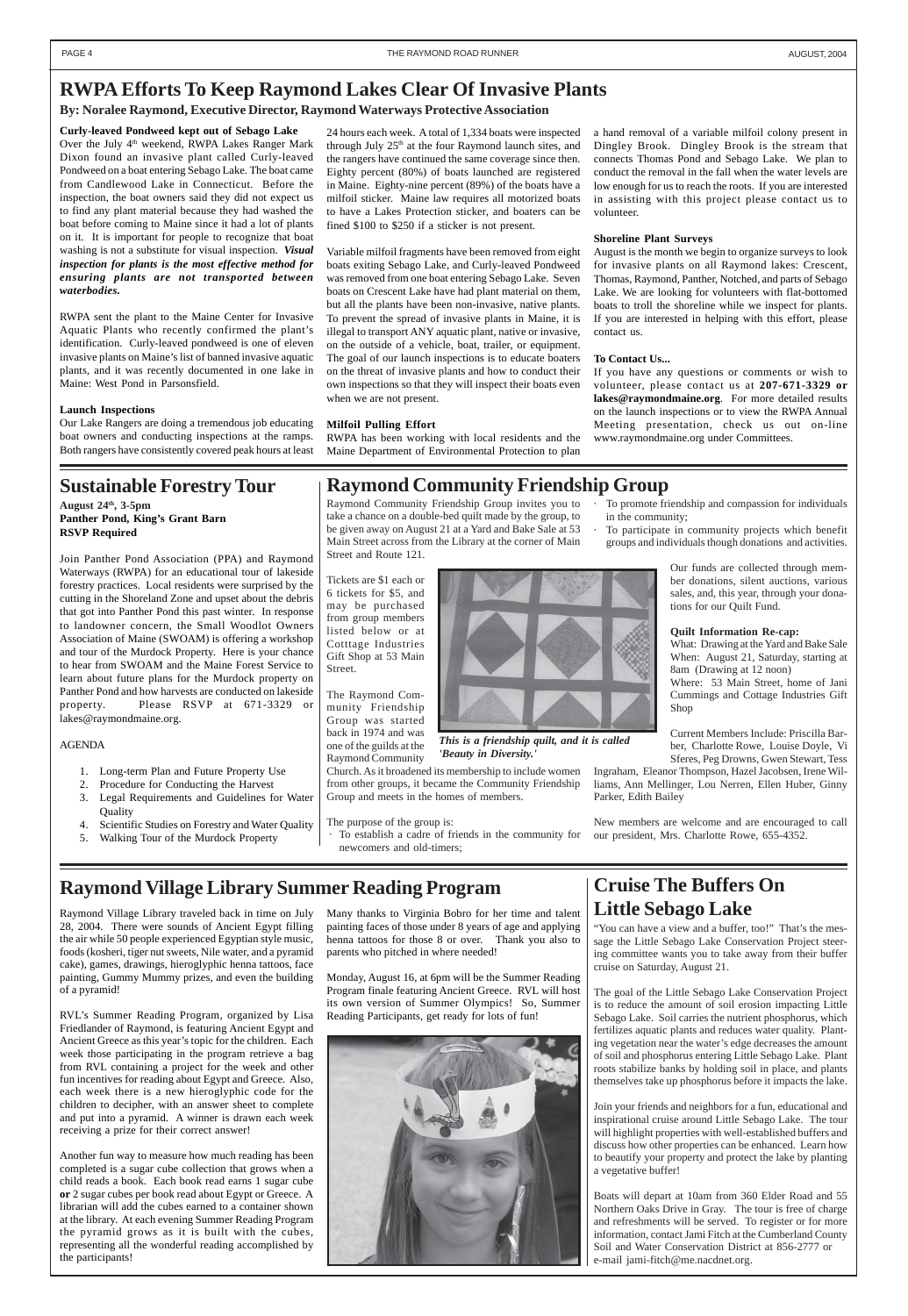# **Raymond-Casco Historical**

### **Society Annual Picnic Meeting**

The RCHS will have their annual picnic (potluck) meeting on August 16th at 6pm at Quaker Ridge's Hacker Hill. Please bring something to share and your table setting.

would buy a quantity of leather, and move Grandfather and his bench to our house, and he would shoe us all up for the winter. One year the leather gave out before my shoes were made, and they cut the tops off a pair of wornout fine boots, and made me a very nice pair. I would like to see them beside a pair of childs shoes today.

Uncle Joe—dear old Uncle Joe! — the best uncle anybody ever had! He never had much to say, but would surprise you when he did talk. He afterwards married, and his wifes name was Betsy Jane. They are all gone these many years, and I am an old woman in my eightieth year.

Uncle Nat. lived on the adjoining farm, and dear Aunt Esther was of the salt of the earth. They had a houseful of children, of whom Quimby, Minerva and Mary went to school with me.

Mother had two other sisters at that time—Aunt Lydia Jackson of Poland, and Aunt Paulina Davis of East Raymond; and another brother, John, who was a sailor. I never saw him but once, when he came home on a visit. I remember the rejoicing and feasting that went on while he was home.

My great-grandfather, Peter Staples, with his wife, Sally (Dingley) Staples, came from England when young, and settled in the town of Raymond, which afterward was divided.......

*The rest of Josephine's autobiography can be read at: http://freepages.genealogy.rootsweb.com/~brooks/ Jesse.htm*

### **Election Clerks Needed**

In preparation for the 2004 Presidential Election on November  $9<sup>th</sup>$ , we would appreciate hearing from anyone who would like to be an election clerk. No special knowledge or training is necessary because we will train you. If you would like more information, please call Louise Lester, Town Clerk, at the Town Office at 655- 4742 ext. 21 or e-mail louise.lester@raymondmaine.org.

We work in four-hour shifts during the day and after 8pm the ballots are counted and stored, which usually takes about two hours. You will receive a small compensation and a meal for the time of day that you are working. Come join us and help democracy in Raymond.

# **Seeking Volunteers**

The Raymond Fire Lane Numbering System needs volunteers to monitor and assign fire lane numbers. The individuals who implemented the fire lane numbers 15 years ago are ready for a break and want to pass the torch. The current crew of retired gentlemen meets one day per week. Please volunteer by calling Bill Parker at 655- 3271 or leave a message at Raymond Dispatch 655-7851 (non-emergency).

Written by Josephine (Hayden) Brooks (1836-1919).

*Josephine Hayden Brooks was born in Raymond in 1836. She authored an autobiography of which the first part titled, "My Early Life," focused on her family and life in Raymond and Casco before moving to Wisconsin with her family in 1854. The autobiography is on Carol Pullen-Reynolds's website: "Brooks in Connecticut & New York." Carol's introduction reads, "The following information came to me from a lady that does not have any Brooks ancestors. She came to have the Memoirs as she is descended from Josephine's sister."*

### **Memories of a Busy Life: My Early Life HAZARDOUS WASTE DAY SATURDAY, AUGUST 7, 2004**

I was born December twentieth, eighteen hundred and thirty-six, in the town of Raymond, Maine. The place is near, or joined, my Grandfather Haydens farm. The house has long been gone. I was the daughter of Ebenezer and Jane (Staples) Hayden. Father was the son of Jeremiah Hayden, one of the first settlers of Raymond, and wife, Margaret (Davis) Hayden.

- Paints, stains, & varnishes
- Solvents, thinners & strippers
- Adhesives, glues, resins
- Waste fuels (kerosene, gasoline)
- Engine degreaser, brake fluid
- Moth balls
- Poisons, insecticides, weed killers
- Wood preservatives
- Hobby supplies, artist supplies
- Photo chemicals, chemistry sets
- Cleaners, spot removers
- Swimming pool chemicals
- Dry cell batteries
- Aerosol cans
- Pesticides/fertilizers
- Nicad batteries
- Hearing aid (button) batteries
- Driveway sealers
- Antifreeze
- PCB contaminated RCRA Materials
- Propane tanks grill size (cost will be \$20 each)

- Infectious & biological waste
- Fire extinguishers
- Ammunition, fireworks, explosives
- Prescription medicines & syringes
- Commercial or industrial waste
- Radioactive waste
- Asbestos
- Tires (Bulky Waste Facility)
- Latex paint (dry cans go to Bulky Waste Facility)
- Cylinders (gas)
- Motor oil (goes to Bulky Waste Facility)

- Tighten caps and lids leaving materials in original labeled containers
- Pack containers in sturdy upright boxes and pad with newspaper.
- Sort and pack separately: paint, pesticides, household cleaners.
- NEVER MIX CHEMICALS!
- Pack your vehicle and go directly to the site.
- NEVER SMOKE while handling hazardous materials.
- 

I lived in this home four years, and the first event in my life that I can remember was moving from there to a farm at the head of Panthers Pond. That farm joined Grandfather Joseph (Dingley) Staples place (my mothers father) and her mother, Elizabeth (Davis) Staples. Those were happy days, when I could run across lots to grandpas.

I went to school then in what was called the Rolfe schoolhouse. There was a fireplace in the schoolhouse that would easily take in cordwood. While our faces burned our backs would chill. We had only one aisle and two rows of benches, and those sitting near the wall would have to work their way out past the others to the aisle.

It was here that I became slightly acquainted with Greens grammar. If I had studied instead of gazing out at the haymakers, I would have accomplished more; but I am glad that I watched the hay-makers, for that was a scene never forgotten. And how different from making hay today. Then it was all done by hand. There were most always three mowing. They always struck at the same time, and in perfect time, and how the scythes would ring when the men sharpened them. Threshing was done with a flail. Two men generally worked together, first one striking, then the other. When one flail went up the other went down, and the flails never struck each other.

Here was laid the foundation of my good health. I was a frail child, and roaming the fields and woods and living out of doors so much made me strong and well. I sometimes went hunting with my brothers.

One winter the snow was very deep, and stayed on the ground until late. Uncle Tom Witham (mothers uncle his wife was a sister to Grandmother Staples) told his son Mial to take a sack of corn to the mill, maybe a mile away, on his handsled across the fields over the tops of the fences. It was then the fifteenth of April. He told him that he would have it to tell his grandchildren when he was an old man. Mial is still living in 1916. I remember the big drifts, and the long sloping sides, where we coasted down to the meadow many rods away.

Grandfather Staples lived near. His family consisted of himself and grandmother, Aunt Eliza, a single woman, Uncle Joe, and Aunts Mary and Sarah, two young girls about the age of my two oldest sisters. The four girls were much together and were very well contented.

Grandfather Staples was a shoemaker, and every fall father

**9AM TO 1PM RAYMOND ELEMENTARY SCHOOL 434 Webbs Mills Road (Route 85)**

Once again Clean Harbors will be at Raymond Elementary School to collect Hazardous Waste from residents of

Raymond, Casco, Naples, and Frye Island.

Raymond residents will be charged a fee to help defray the expense of disposal, and it will be conducted first come, first served. For Raymond residents, we will stop the event when the budget is exhausted**. This event will**

**be held rain or shine.**

#### **What you can bring:**

Unneeded household hazardous waste in sealed containers (use original containers when possible).

#### **What not to bring:**

#### **To ensure safety, please:**

• **Do not place waste in a garbage bag.**

# **Mentors Needed For the New School Year!**

The Raymond Mentoring Partnership is starting its fourth program year this September and hopes you'll consider exploring what mentoring is all about.

**Opportunities for 7th and 8th graders:** our Kids 2 Kids program provides Kieve style training for learning leadership and mentoring skills. The program runs from October to May and meets on Tuesdays after school. Our JSMS mentors will be mentoring older Raymond Elementary school students. Contact Debra Martin at JSMS, 655-4743, for more information about Kids 2 Kids.

**Opportunities for high school and college students:** become a big buddy to an RES student on Thursday afternoons, October to May. We provide a supervised meeting space at RES, help with starting a new relationship, and fun ideas. You provide an hour a week and an interest in having a young friend. This is a great community service opportunity!

**And for other adult community members:** an hour or two a week of your time can make an incredible difference to a Raymond student. Training, support and activities that encourage healthy behaviors, creativity and selfconfidence are offered throughout the school year. Find out more by calling our office at Raymond Elementary School: 655-8672, ext. 107, or by contacting Lori Rand at 655-4277.

# **Historical Society Needs Bedsheets**

No, folks, neither George Washington nor Marquis de Lafayette plans to spend the night with us. However, your Raymond-Casco Historical Society needs clean 100% cotton bedsheets for proper storage-wrapping and lightcovering of our historical artifacts. Proper storage care is part of our ongoing project to provide modern "professional-grade" curatorial service for our two towns' cultural heritage. If any *Road Runner* readers have any old (but clean) 100%-cotton bedsheets that you can spare, please donate them to us as soon as possible. Torn (but clean) sheets are acceptable, but they must be 100% cotton. You can **deliver** your sheets to Louise Lester at Raymond Town Office (401 Webbs Mills Road / 655- 4742), or you can arrange for **pick-up** by phoning Betty McDermott (655-4646) or Al Morrison (655-4548 or 655-4585). Thank you for your assistance in helping to protect our collective past!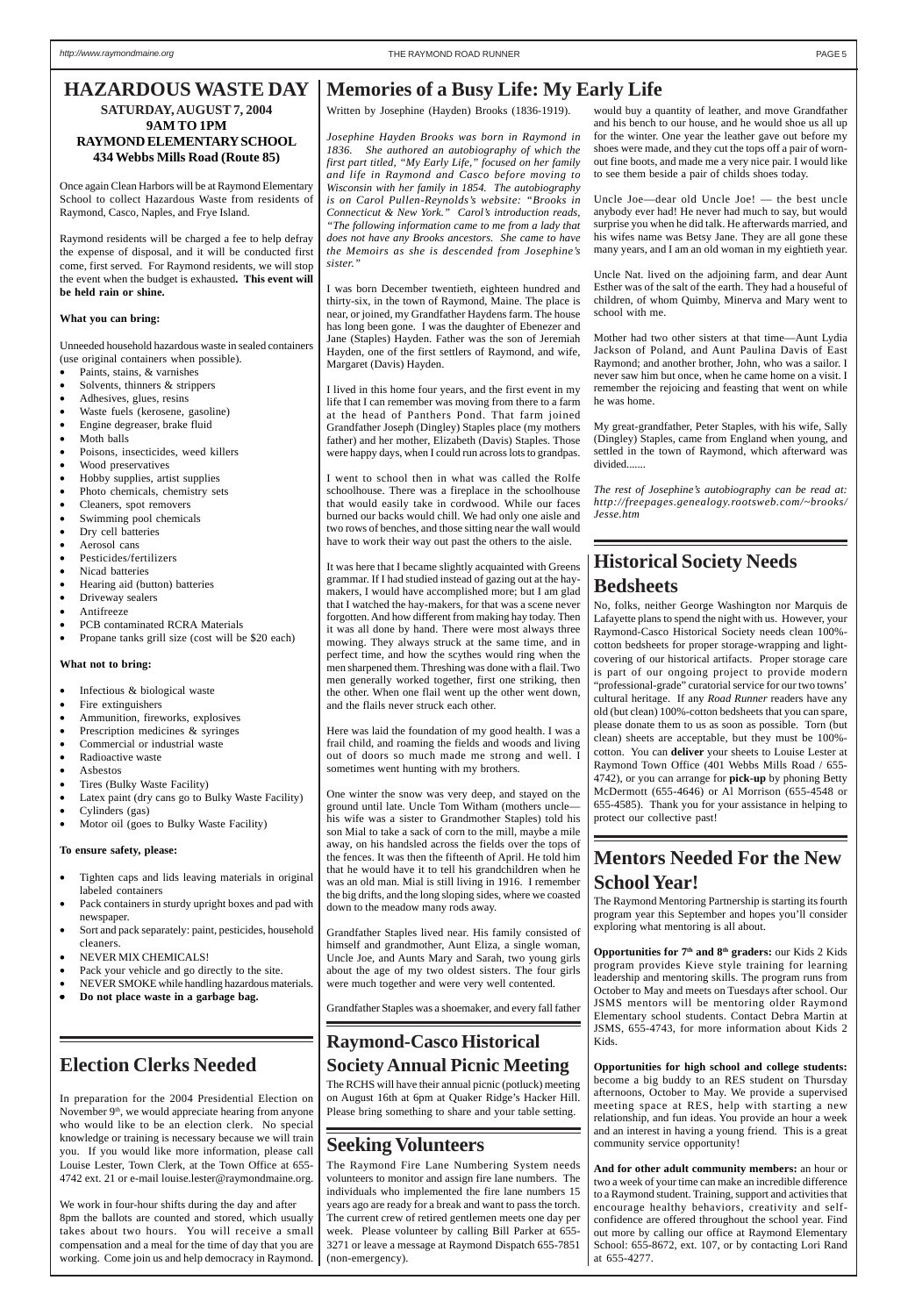# **Jordan-Small Middle School Honor Roll (3rd Trimester)**

# **"Boyhood Home" Sign Stolen From Hawthorne House**

By: John R. Manoush, President, Hawthorne Community Association

Sometime on the night of July 16, this sign, which identified one of Raymond's oldest and finest historic homes, was stolen. This was truly a new low. The Hawthorne House, built in 1813, has been maintained solely by volunteer efforts since the Hawthorne Community Association was formed back in 1922. Through wars and the Depression, the people of the community somehow managed to contribute enough time and money to keep the house in repair.

The Association's Vice-President Frank Chambers had reported the theft to the Cumberland County Police the day after it happened. The Association's Trustees were not very hopeful that they would ever see the sign again and had begun making plans to raise funds for its replacement. It was a pleasant surprise when on July 24 the Frye Island police recovered the sign and delivered it to Frank's home. Only minor damage was apparent following its one-week vacation on Frye Island, and it should be back in its proper place shortly.

Our thanks to the police who took note of this theft and acted to return the item.

# **Raymond Cemetery Committee Looking For Volunteers**

The Raymond Cemetery Committee is looking for volunteers to help with their work. Currently Raymond has five cemeteries for which it is responsible: Hasty Cemetery on Raymond Cape, Village Cemetery on Mill Street, Riverside Cemetery on Plains Road, Raymond Hill Cemetery on Raymond Hill Road, Mountain Cemetery on Mountain Road, and North Raymond Cemetery on North Raymond Road.

Installation, maintenance and repair of telecommunications equipment

The Cemetery Committee has been working on improving the cemeteries, including cleaning the headstones, establishing driveways through the cemeteries, designating lot locations, providing watering facilities for plants in the cemeteries, and arranging for Veteran and Fire Fighter flags to be placed on graves. In the future this work and more must be done.

The Cemetery Committee would like to inventory the lots in all of our cemeteries and create a means of keeping records for now and the future. It also must plan and arrange for new lots to be available in the new section of the North Raymond Cemetery. If you would like to volunteer with us, please call Linda Alexander, Chairman, 655-4640 or e-mail dalexan1@maine.rr.com, or Louise Lester, Town Clerk, at the Town Office 655-4742 ext. 21 or e-mail louise.lester@raymondmaine.org.

### **Informational Tax Seminars**

Molly Cloutier Drew Gagnon Mollissa Keane-Dreyer Lydia Manchester Elizabeth Shively Samantha Zawistowski **5th GRADE HONORS** Haley Acker Mason Barry Josh Beeler Andrew Bennett Spencer Brown Daniel Connor Marissa Cubbin Haley Durkan Alyssa Elhajji Cody Gagnon Cassandra Gordan Colin Gordan Jacquelyn Guiseley Kyle Hargreaves Olivia Hurd Jenna Martyn-Fisher Weston Masi Christopher McDonald Connor McGhie Abigail Morneault Alexander O'Neill Alysha Orsini Bryan Peterson Madison Rankin Dylan Richards Amanda Ross Abigail Streeter Lauren Trickey Sarah Tripp Lindsay Webber Deanna Weeks Cameron White Tyler Winde **6th GRADE HIGH HONORS** Katie Allen Jordan Baker Caroline Blake Kaitlyn Chandler Haley Desjardins Emily Dodge Jenna Eastman Amber Gillis Samuel Hutchinson Hannah Lachance Katherine Lentine Dustin Libby Abigail McIvor Justin Terry Marybeth Wiley **6th GRADE HONORS** Benjamin Algeo Robert Allen Abigail Brockelbank Dean Darien Anthony Dighello James Fisher Jordan Flynn Sam Harvey Lindy Haycock Zachary Knights Morgan Larrabee Josh Leviness Emma Levinsky Katelyn Lloy Chantelle Lydick Devin MacKenzie Nathaniel Ohman Arthur Olsen James Plummer Stephanie Spaulding Greg Stauffer Megan Stevenson Chelsea Tevanian Julia Trepanier Paige Tuttle **Ethan Ward 7th GRADE HIGH HONORS** Logan Cline Bethany Dudley Jacob Perry Alyson Schadler Lauren Weeks **7th GRADE HONORS** Josiah Coyle Phoebe Crockett Taylor Duncanson Evan Flynn Rebekah Gagne Nickolas Gerry Megan Harding Jake Hothan Hannah Huber Shana Jones Chey King Ali Knight

Representative Joseph Bruno of Raymond announced that informational tax seminars will be hosted by Maine Revenue Services (MRS). As a result of passed legislation by the 121st Legislature, MRS will be holding meetings to help businesses understand the ramifications of recent tax code changes pertaining to the new service provider tax and the resale law.

Kayla Phinney Brittany Plummer Jacob Trickey Kees vanHaasteren Ashley Waldron Danielle Walton Erik Wisutskie Chad Zawistowski

**Service Provider Tax:**

John Atwood Harmony Brown Sarah Crockett Alison Gagnon Travis Guerrette Ian Levinsky Amy McIntire Elizabeth Stevenson

The Maine Legislature recently enacted legislation that repeals the sales tax on certain kinds of services and replaces it with a new Service Provider Tax. This major tax law change will affect businesses if they are engaged in any of the following services:

\* Extended cable television service

\* Fabrication services

\* Rental of videotapes and video equipment

\* Rental of furniture and video equipment pursuant to a

"rent-to-own" contract

\* Telecommunications service (except sales of pre-paid phone cards)

\* Private non-medical institution services

The new law imposes a 5% service provider tax, effective July 1, 2004, on the value of the above-mentioned services provided in Maine. All of the services taxed under the new law, except private non-medical institution services, are currently subject to the 5% Maine sales tax.

# **Free Disposal Of Banned, Unusable Pesticides Available**

### **5th GRADE HIGH HONORS**

Brian Larocque Jeff Larocque Steven Lentine Patrick Martin Brandi Mitchell Rebecca Morris Kelsey Nadeau Andrew O'Neill Elizabeth Prout Lindsay Ryan Laura Sanborn Becky Schlegel

Breeanna Zoidis

**8th GRADE HIGH HONORS**

Robyn Stillings **8th GRADE HONORS** Cassie Ashton Bridget Byrne Amy Cobb Kurt Crockett Ashlee Daggett Markie Desorbo Justine Foster Alexandra Gordan Julia Hartig Sidney Hethcoat Danielle Holman Rachel McCarthy Michael Orsini Douglas Remick Alicia Rodriguez Jessica Stevens Justin Woodbrey Kyle Woodbrey

Lucas McNally Stephen Montgomery

Representative Joseph Bruno of Raymond announces that the state is offering free disposal of banned, unusable pesticides. In barns, basements, sheds or garages throughout the state are tons of banned and unusable pesticides with infamous names like DDT, lead arsenate, 2,4,5-T and chlordane. Owners of older homes or farms often discover they have inherited hazardous waste. In these situations citizens face a dilemma believing there are only two options: hire an expensive hazardous waste disposal service or dump the chemicals illegally.

"Fortunately, there is another option that is both legal and responsible," said Representative Bruno. "People holding such chemicals should call the Maine Board of Pesticides Control (BPC) immediately."

There are four sites throughout the state where folks will be able to bring their obsolete pesticides this fall, according to staff at BPC.

In addition to banned or unusable pesticides, the Board

#### of Pesticides Control will continue to accept hazardous products labeled for household use. The federal Environmental Protection Agency (EPA) is phasing out home, lawn and garden use of common insecticides in order to protect children's health. The collected chemicals go to out of state disposal facilities licensed by the EPA, where they are incinerated or reprocessed.

Citizens should call the BPC at 207-287-2731 by August 20 to register for collection and learn important information about temporary storage. Once registered, participants are notified via mail 2-3 weeks before the collection regarding location, date and time and important transporting guidelines.

The Maine Board of Pesticides Control is the lead state agency for pesticide regulation and an administrative unit of the Maine Department of Agriculture. For more information, individuals may contact the website at: www.state.me.us/agriculture/pesticides/public/ obsolete.htm

**Resale Law Changes:**

The new resale law is intended to address the fraudulent use of resale certifications by ensuring that only bona fide retail businesses can make tax-exempt purchases for resale, and reduce the likelihood that legitimate retailers can use resale certificates to avoid payment of tax on items that are not intended for resale. MRS will be administering certificates to businesses reporting annual gross sales of \$10,000 or more. As long as the business is active and can account for \$10,000 in annual gross sales, they will maintain the certification. Retailers reporting annual gross sales of less than \$10,000 will not be issued the certificate, but will pay sales tax when they purchase items for resale and claim a credit on their sales tax return.

The seminars will be held regionally throughout the state. MRS will be available to talk with individuals at the following locations:

July 21, 2004 9-11am Atrium Cooks Corner Brunswick July 23, 2004

July 21, 2004 1-3pm So. ME Comm. College Fort Road So. Portland

1-3pm

So. ME Comm. College

Fort Road So. Portland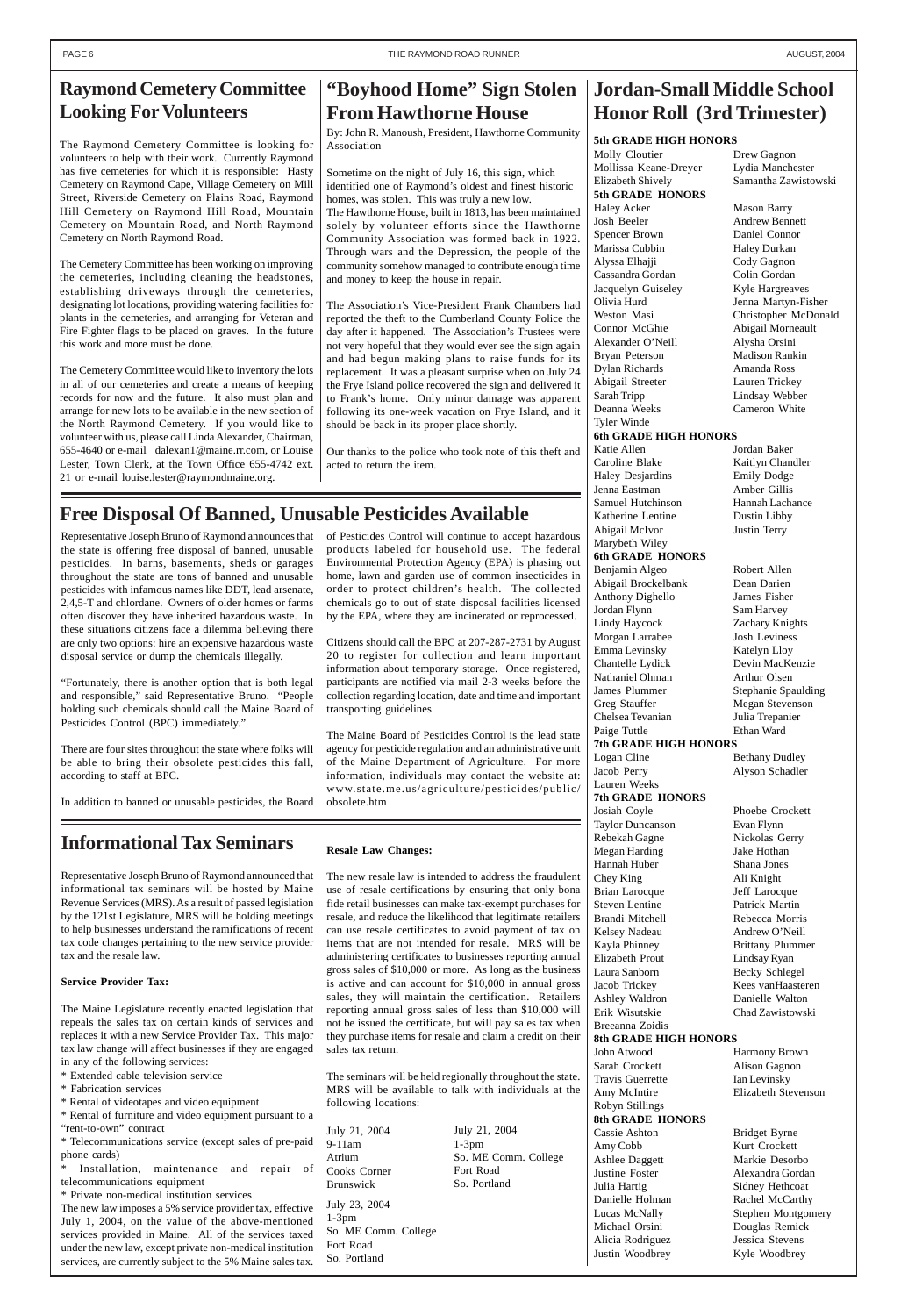# **Raymond Elementary School News**

**By: Norma Richard, Principal**

We are getting ready to start the new school year at the beautiful Raymond Elementary School. We have been very busy this summer getting organized for the start of school on Wednesday, September 1. Kindergarten children will be coming for their visit on Thursday, September 2.

Our K - 4 students will once again have their own bus runs this year. This is a great time to review with children bus expectations for Safety, Respect and In-Bounds. I am sure the children will remember the rhyme, "Bottom to bottom, back to back, with your backpack on your lap" as a reminder for sitting safely on the bus and staying in their seats at all times. We will be working with our students throughout the year to practice bus safety and to reinforce school expectations for behavior on the bus. We appreciate parent support in reinforcing and supporting bus rules. Our bus drivers have a very important job transporting all children to school safely, and we expect that children will follow all bus rules at all times and have a safe ride to school each day.

As you purchase backpacks, lunch boxes, jackets, etc., please take the time to label all items with your child's name. You can not imagine how many lunch boxes, hats, jackets, sneakers, boots and other items of clothing end up in the lost and found each day. Many items are not claimed and are disposed of at the end of the school year. We would much prefer to return these things to the children.

Miss Wendy, our school receptionist, will be sending home a packet of important materials during the first two weeks of school. This packet includes such paperwork as emergency forms, free and reduced lunch applications, school insurance information, and a magnetic school calendar to keep you up to date throughout the school year. We ask that you take extra care in providing the office with emergency information, particularly for emergency dismissals. We are also requesting that all parents make plans in advance for weather, emergency, or other early dismissals that may result in a change in busing, as we are unable to call parents for that information during an early dismissal.

We look forward to seeing the children return, as the first day of school is always an exceptional day for students and staff. Please do not hesitate to contact the school office at 655-8672 if you have any questions that need to be answered prior to the start of school. The school office will be open full time starting on Monday, August 23, to register new elementary students.

### **Work Permits**

### **By Dot Mowatt, Business Manager, Raymond School Department**

### **Jordan-Small Middle School Soccer Schedule Fall 2004** Game Bus Departs

Every spring we receive numerous telephone calls asking what the procedure is for students eager to begin working or return to work for the summer. Minors under the age of 16 are required to obtain a Work Permit from the Superintendent of Schools' office. First, however, they must have the promise of a job and then apply for the permit.

A copy of the minor's birth certificate is required, along with a parent/guardian's signature to be filled out at the Raymond Elementary School in the Business Office. The permits are then sent to Augusta for approval and then returned to the Superintendent's office. We will then call to let you know when they are returned.

The school department retains one copy of the permit, and the employer gets the other.

The 1<sup>st</sup> day of school at the Raymond Elementary School is Wednesday, September 1. However, kindergarten children do not come to school on this first day with the older children. This will allow the bus drivers a few days to get their routes running smoothly before our youngest students start school. Please allow a few extra minutes each way the first week or so as we all get used to dismissal schedules and procedures.

Minors 14 & 15 years of age may be employed in most businesses except in most occupations in manufacturing, mechanical, dry cleaners, laundries, bakeries, hotels/motels, and most commercial places of amusement. Minors under 14 years of age are prohibited from working in most businesses. Minors 16 & 17 years of age may be employed in most businesses, but not in hazardous jobs in many businesses. Contact the Bureau of Labor Standards for details. Only one permit is issued during the school year, and two may be issued during summer vacations.

Should you have any further questions, you can call the Business Office at 655-8666.

# **RED 2004-2005 School Year Registration**

Registration for the upcoming school year will be held the first two weeks in August. All current RED families (those registered for the 2004 summer program) can register August 2-6. All other families will be able to register the week of August 9-13. Registration packets will be available during program hours (7am-6:15pm, M-F) at Jordan-Small Middle School in the cafeteria. They will also be available in both school offices. If you have any questions or would like more information, please contact Kristi Curtis at 655-3203.

### **Innisbrook Is Coming In September**

Innisbrook Wraps presents the ultimate gift wrap collection this fall at the Raymond ElementarySchool. Our fall Innisbrook sale will begin on September 10. Just wait until you see this year's collection!

> \*Award Winning Gift Wrap Designs \*Great Gift Products for Kids of All Ages \*Gourmet Food and Chocolates Galore

Proceeds from our Innisbrook sale are used to support classroom programs and the Raymond PTA. These funds have had a direct impact on your child's classroom and our school program.

Innisbrook Schools can also order on the Web 365 days of the year at www.innisbrook.com. The Raymond Elementary School customer # is 104999. Families and out of town friends can order and re-order over 150 Innisbrook products on-line all year long! Products will be delivered right to your door, and your child's school will receive the 50% profit.

| Thurs. | 9-9-04 $@$ St. John's       | 2:30 <sub>pm</sub> |
|--------|-----------------------------|--------------------|
| Mon.   | 9-13-04 vs. Sabattus        |                    |
| Thurs. | 9-16-04 vs. Wales           |                    |
| Mon.   | 9-20-04 @ St. Peter's       | 2:30 <sub>pm</sub> |
| Thurs. | 9-23-04 vs. Litchfield      |                    |
| Mon.   | $9-27-04$ @ Holy Cross      | 2:30 <sub>pm</sub> |
| Thurs. | $9-30-04$ vs. Hebron        |                    |
| Mon.   | 10-4-04 $\omega$ Durham     | 2:30 <sub>pm</sub> |
| Thurs. | 10-7-04 vs. Buckfield       |                    |
| Tues.  | 10-12-04 @ Monmouth 2:30pm  |                    |
| Wed.   | 10-13-04 vs. Pownal         |                    |
| Tues.  | 10-19-04 @ McFalls          | $2:45$ pm          |
| Thurs. | $10-21-04$ vs. Richmond     |                    |
| Mon.   | $10-25-04$ vs. Minot        |                    |
| Thurs. | 10-28-04 $\omega$ St. Joe's | 2:30 <sub>pm</sub> |

Games will be played primarily on Mondays and Thursdays. Boys will play first from 9/9 - 10/4. From 10/7 until the end of the season, Girls will play first. Girl and Boy teams travel together, unless otherwise noted.

Game Policies

- 1. All games are to start at 4pm. If there are backto-back games, every effort should be made to start the next game as soon as possible.
- 2. Two thirty-minute halves should be played. A five-minute break should be given at the half.

- 3. Substitute: per rule book, there is no free substitution.
- 4. If the game ends in a tie, there will be no overtime.

# **Kindergarten Visit Day At Raymond Elementary School On September 2**

Kindergarten Visit Day is Thursday, September 2 from 9 – 10:30am. Children are to come to the Raymond Elementary School with their parent(s), not on the bus. Children and parents should come directly to their classrooms to meet the teacher and other classmates. Children will have some time to stay with their parents to get comfortable in the classroom with their teacher and new classmates. Parents will then be dismissed to the library to chat with the other parents and Ms. Richard, while the children stay to have a snack and story in the classroom and to play on the playground. Parents will meet back at the classrooms at 10:15am. to practice bus rules and procedures with their children and take a short bus ride together. This gives the children an opportunity to experience riding on the bus and to practice good bus safety rules. (We ask that younger siblings do not come on this day, so that we can focus on a good experience for your kindergarten student.)

Please call the school office at 655-8672 for more information.

# **Raymond Planning Board Position Open**

The Raymond Planning Board is looking for applicants for a position on the Board. Please forward your letters of interest, including a short resume, to Louise Lester, Town Clerk, 401 Webbs Mills Road, Raymond, ME 04071, or email:

louise.lester@raymondmaine.org

The Board meets the second Wednesday of the month to study Raymond's residential and commercial development, as well as writing potential ordinances having to do with Land Use.

# **Raymond Students Place In Talent Search**

A group of Jordan-Small math students received a special invitation to the University of Maine in Orono for the Maine Math Science and Engineering Talent Search (MMSETS) Honors Day. MMSETS is a challenging series of problems that students across the state can solve to compete for scholarships and recognition.

This year over 3000 Maine students in grades 5-12 participated. Raymond has had students place in this program since the 2001-2002 school year. This year Alyson Schadler received an award for second place in the seventh grade division, and Kees Van Haasteren received honorable mention for placing tenth in the seventh grade division. Way to go, Aly and Kees!

# **Raymond Recreation Fall Soccer Signup**

August 9th and 11th

6-8pm Raymond Public Safety Building on Route 302

### **Omission**

The Raymond School Department wishes to extend its congratulations to Wade Cole. His name was inadvertently omitted from last month's list of graduating seniors.